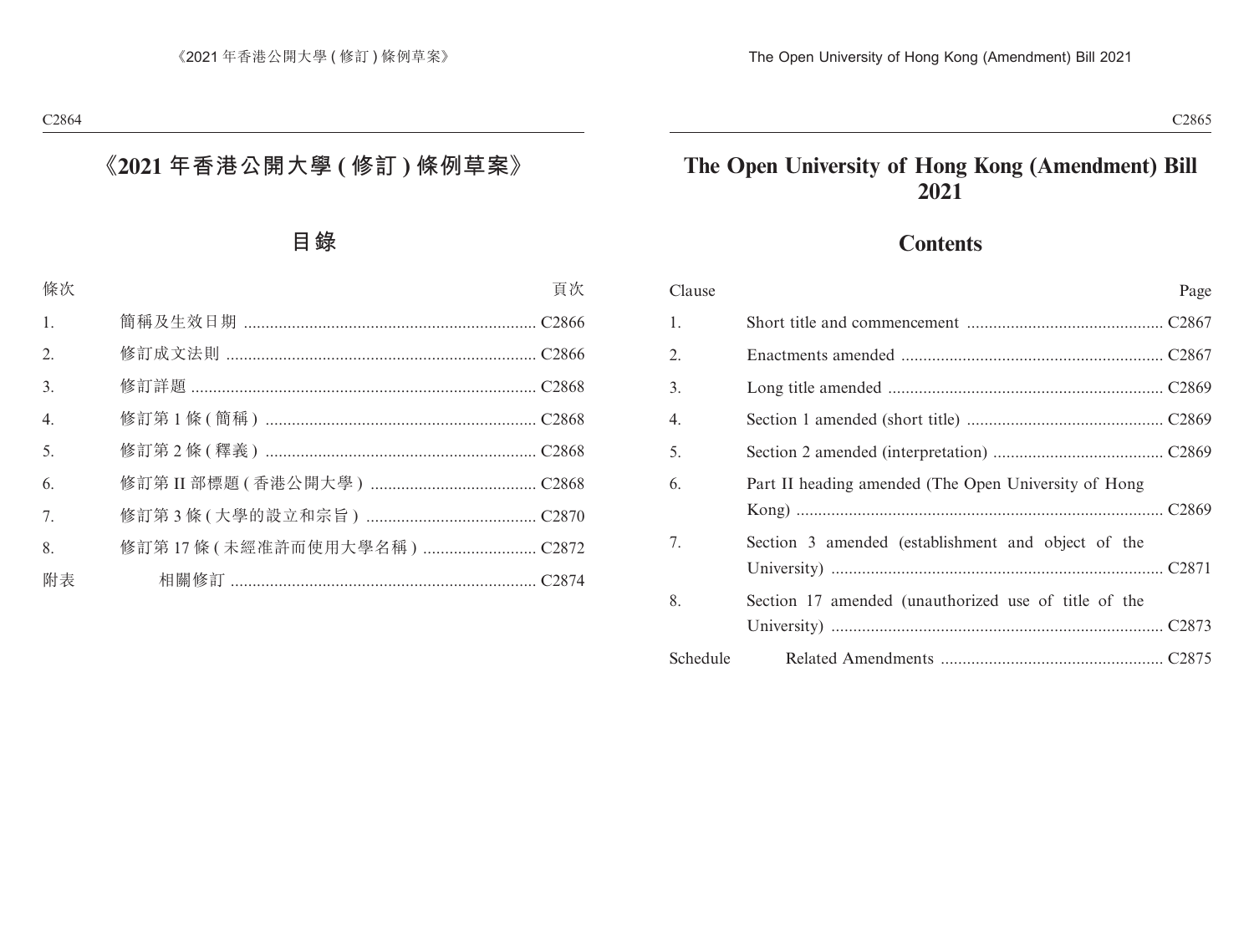# A BILL

# To

Amend The Open University of Hong Kong Ordinance to change the title of The Open University of Hong Kong to the Hong Kong Metropolitan University; to expressly provide for the capacity to sue and be sued; and to provide for related matters.

Enacted by the Legislative Council.

### **1. Short title and commencement**

- (1) This Ordinance may be cited as The Open University of Hong Kong (Amendment) Ordinance 2021.
- (2) This Ordinance comes into operation on 1 September 2021.

### **2. Enactments amended**

- (1) The Open University of Hong Kong Ordinance (Cap. 1145) is amended as set out in sections 3 to 8.
- (2) The enactments specified in the Schedule are amended as set out in the Schedule.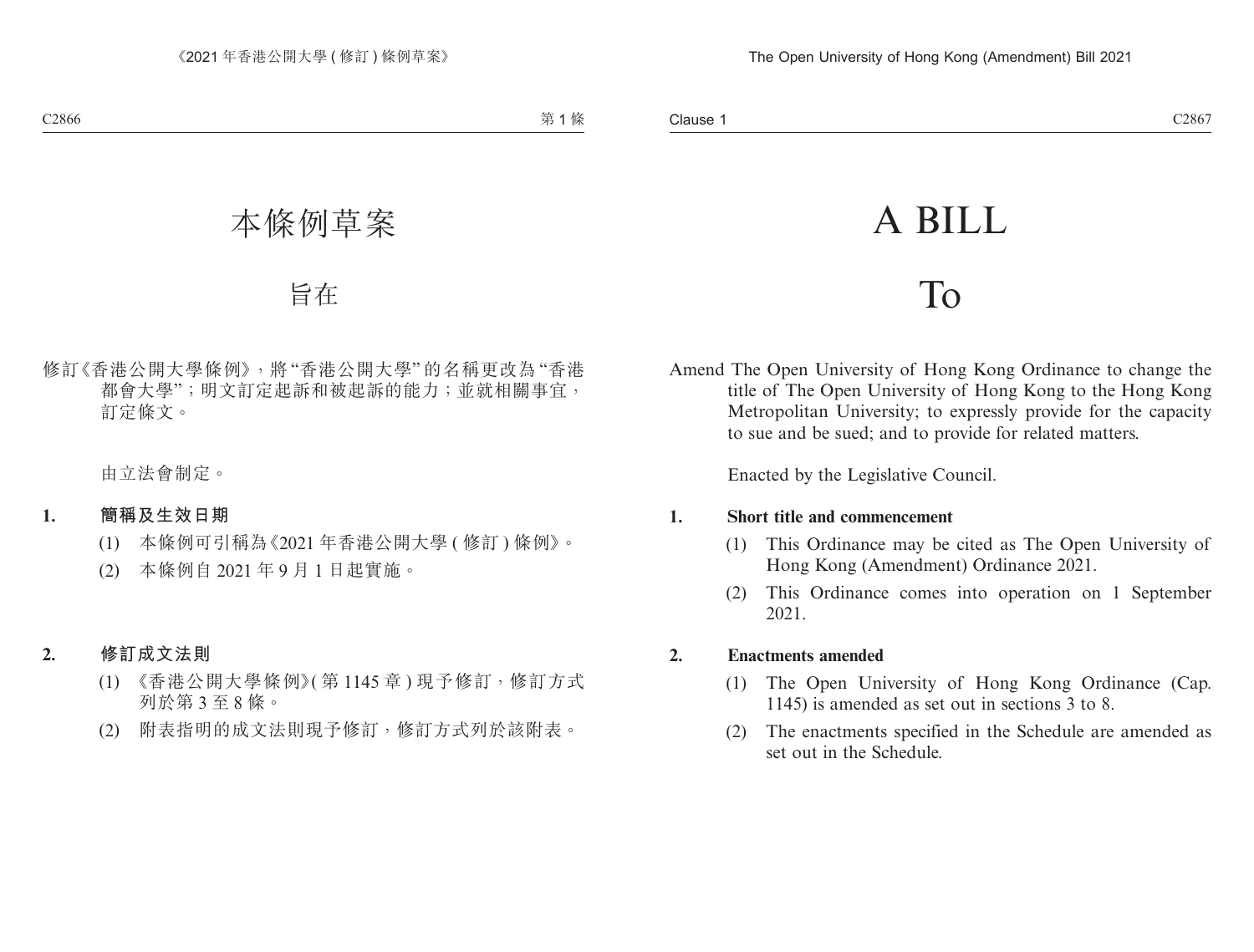# **3. Long title amended**

The long title—

### **Repeal**

"The Open University of Hong Kong as a body corporate"

### **Substitute**

"a body corporate known as the Hong Kong Metropolitan University".

### **4. Section 1 amended (short title)**

Section 1—

### **Repeal**

"The Open University of Hong Kong"

### **Substitute**

"the Hong Kong Metropolitan University".

### **5. Section 2 amended (interpretation)**

Section 2—

### **Repeal the definition of** *University*

### **Substitute**

"*University* (大學) means the body corporate known as the Hong Kong Metropolitan University by the operation of section 3(1);".

### **6. Part II heading amended (The Open University of Hong Kong)**

Part II, heading—

### **Repeal**

"The Open University of Hong Kong"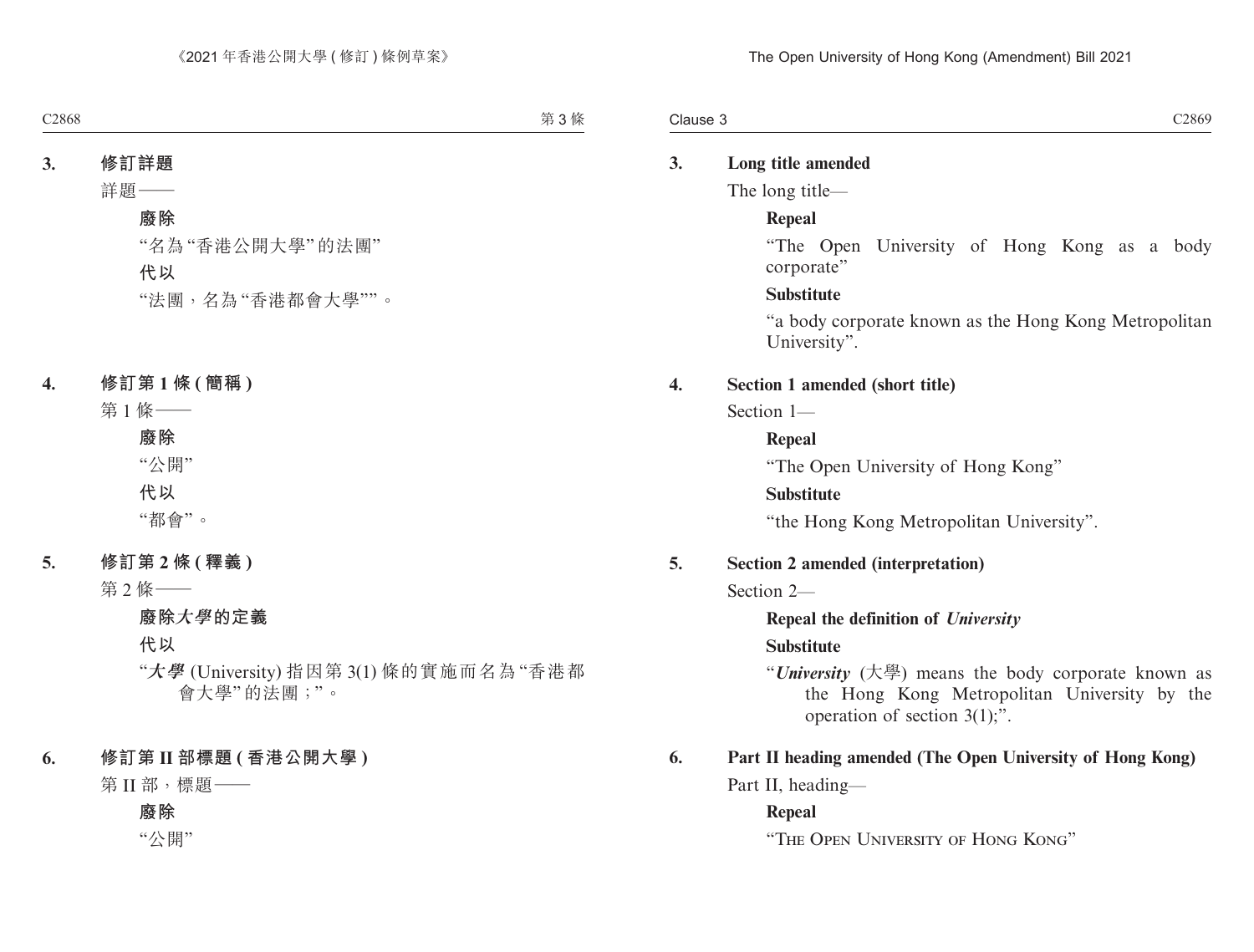Clause 7 Clause 7 and 2007 C2871

### **Substitute**

"Hong Kong Metropolitan University".

# **7. Section 3 amended (establishment and object of the University)**

(1) Section 3—

### **Repeal subsection (1)**

# **Substitute**

- "(1) On and after 1 September 2021, the pre-existing body corporate known as The Open University of Hong Kong immediately before that date—
	- (a) is known in English as the "Hong Kong Metropolitan University" and in Chinese as "香港都會大學"; and
	- (b) may sue and be sued in its name.".
- (2) Section 3—

### **Repeal subsection (3).**

(3) At the end of section 3—

# **Add**

- "(4) Despite the repeal of section  $3(1)$  and  $(3)$  of the OUHKO, the pre-existing body corporate continues in existence as the University on and after 1 September 2021 and, accordingly, the rights, obligations and liabilities of the pre-existing body corporate are not affected in any way by the change of name effected by subsection (1).
	- (5) In this section—
	- *OLIO* (《香港公開進修學院條例》) means The Open Learning Institute of Hong Kong Ordinance (Cap. 1145) that was in force immediately before 30 May 1997;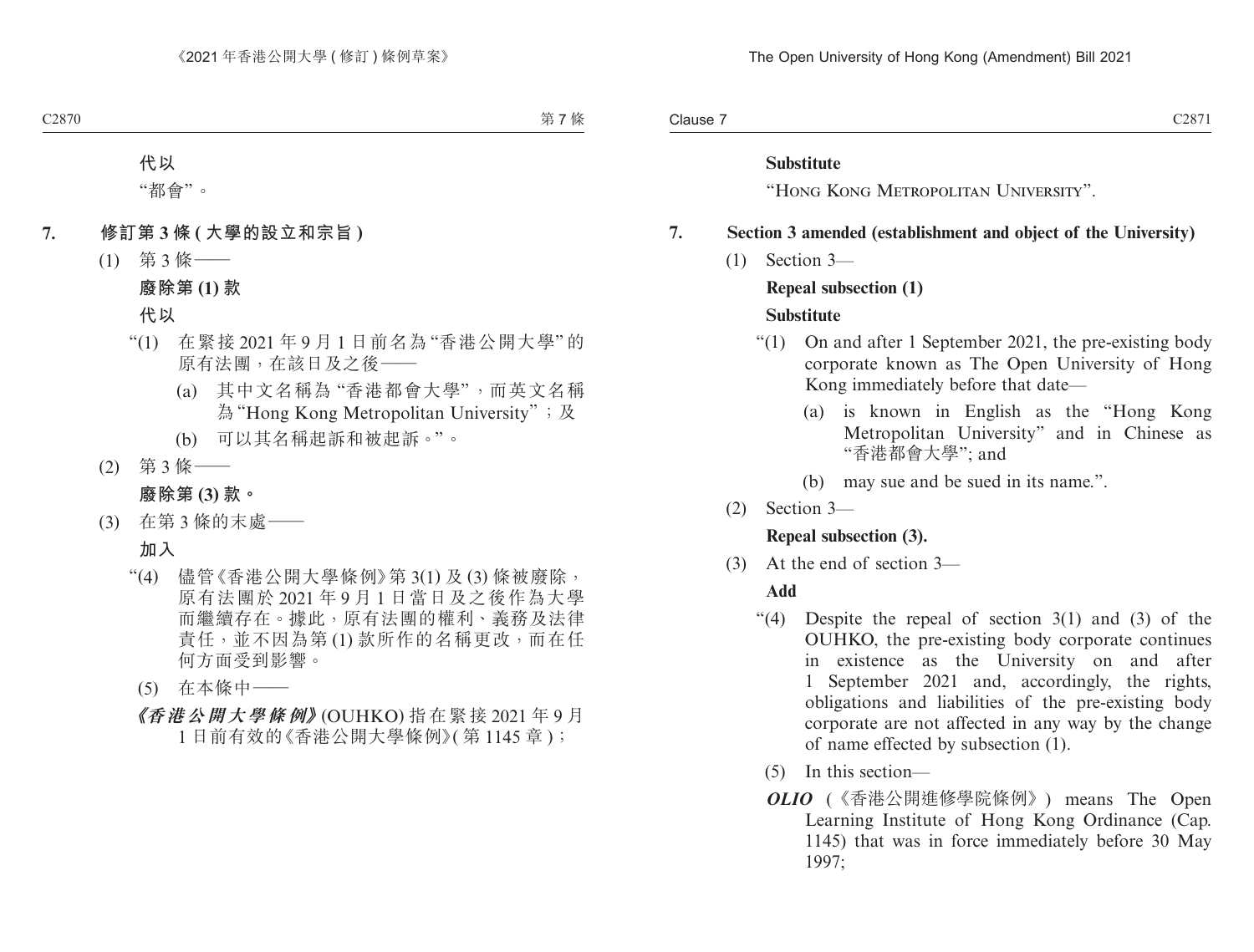- *OUHKO* (《香港公開大學條例》) means The Open University of Hong Kong Ordinance (Cap. 1145) that was in force immediately before 1 September 2021;
- *pre-existing body corporate* (原有法團) means the body corporate established under section 3(1) of the OLIO and continued in existence under section 3(3) of the OUHKO.".

# **8. Section 17 amended (unauthorized use of title of the University)** Section  $17(1)(b)$ —

# **Repeal**

"The Open University of Hong Kong""

# **Substitute**

"Hong Kong Metropolitan University" or "香港都會大學"".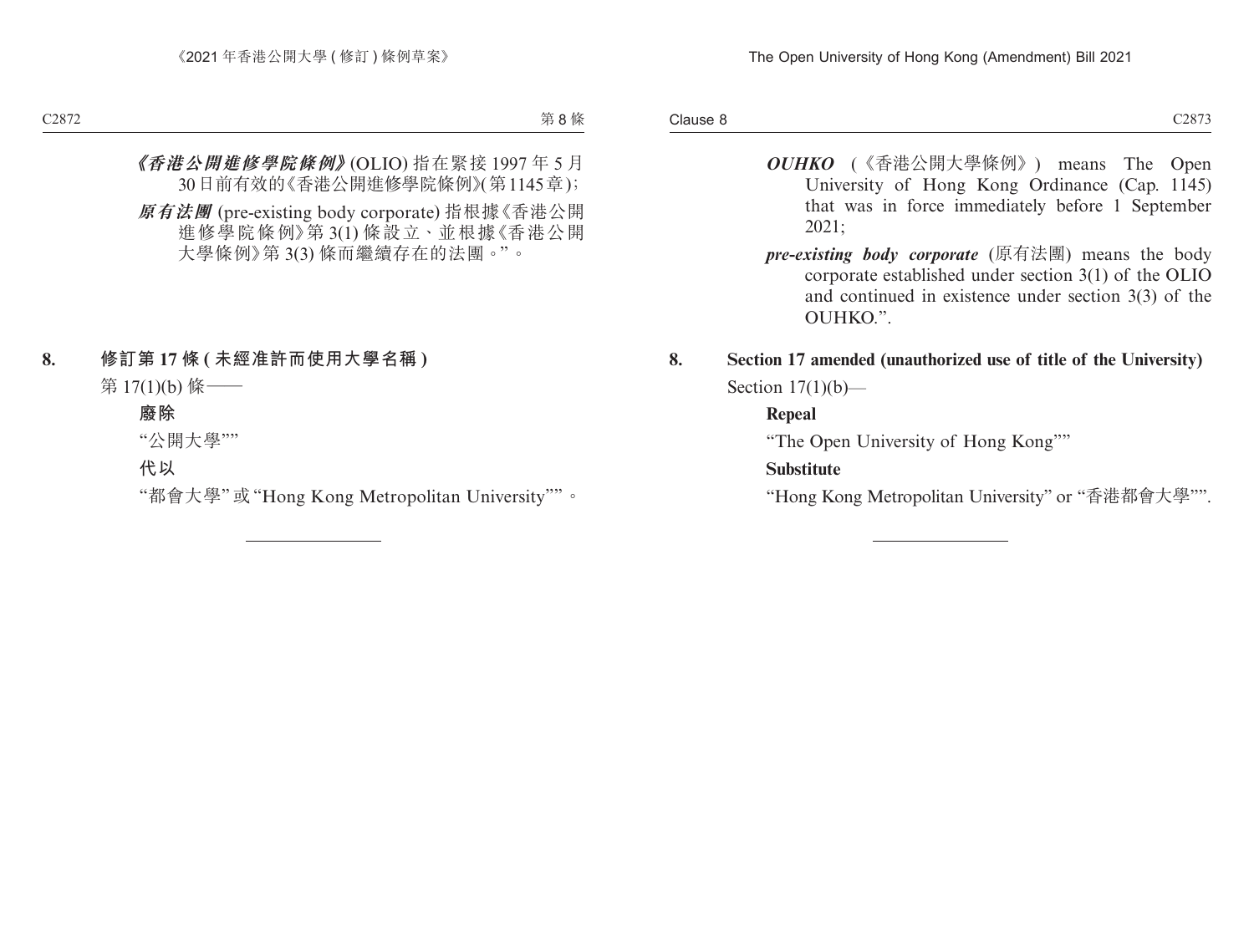Section 1 and 2007 Section 1 and 2007 Section 1 and 2007 Section 1 and 2007 Section 1 and 2007 Section 1 and 2007 Section 1 and 2007 Section 1 and 2007 Section 1 and 2007 Section 1 and 2007 Section 1 and 2007 Section 1 and Schedule—Part 1 Section 1

# **Schedule**

# **Related Amendments**

# **Part 1**

# **Amendment to Prevention of Bribery Ordinance (Cap. 201)**

**1. Schedule 1 amended (public bodies)**

Schedule 1, item 53—

**Repeal** "The Open University of Hong Kong" **Substitute** "Hong Kong Metropolitan University".

# **Part 2**

# **Amendment to Education Ordinance (Cap. 279)**

**2. Section 2 amended (application)**

Section  $2(k)$ —

# **Repeal**

"The Open University of Hong Kong" (wherever appearing)

# **Substitute**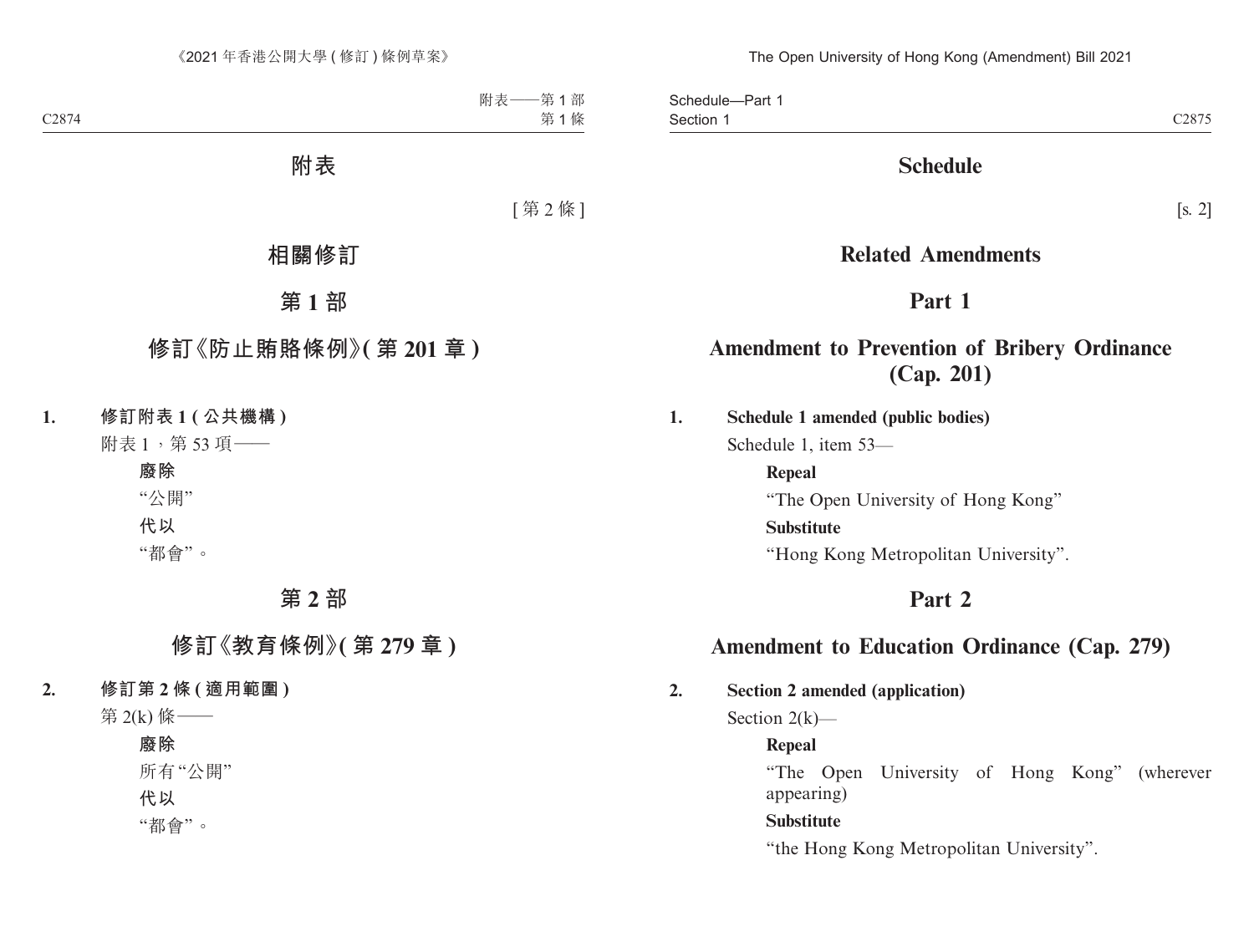# **Part 3**

# **Amendment to Education Regulations (Cap. 279 sub. leg. A)**

**3. Second Schedule, Part 1 amended (qualifications for a registered teacher)**

Second Schedule, Part 1, paragraph  $(b)(x)$ —

### **Repeal**

"The Open University of Hong Kong" (wherever appearing)

# **Substitute**

"the Hong Kong Metropolitan University".

# **Part 4**

# **Amendment to Education (Exemption) (Private Schools Offering Non-Formal Curriculum) Order (Cap. 279 sub. leg. F)**

**4. Section 2 amended (interpretation)**

Section 2, definition of *specified institution*, paragraph (j)—

### **Repeal**

"The Open University of Hong Kong" (wherever appearing)

#### **Substitute**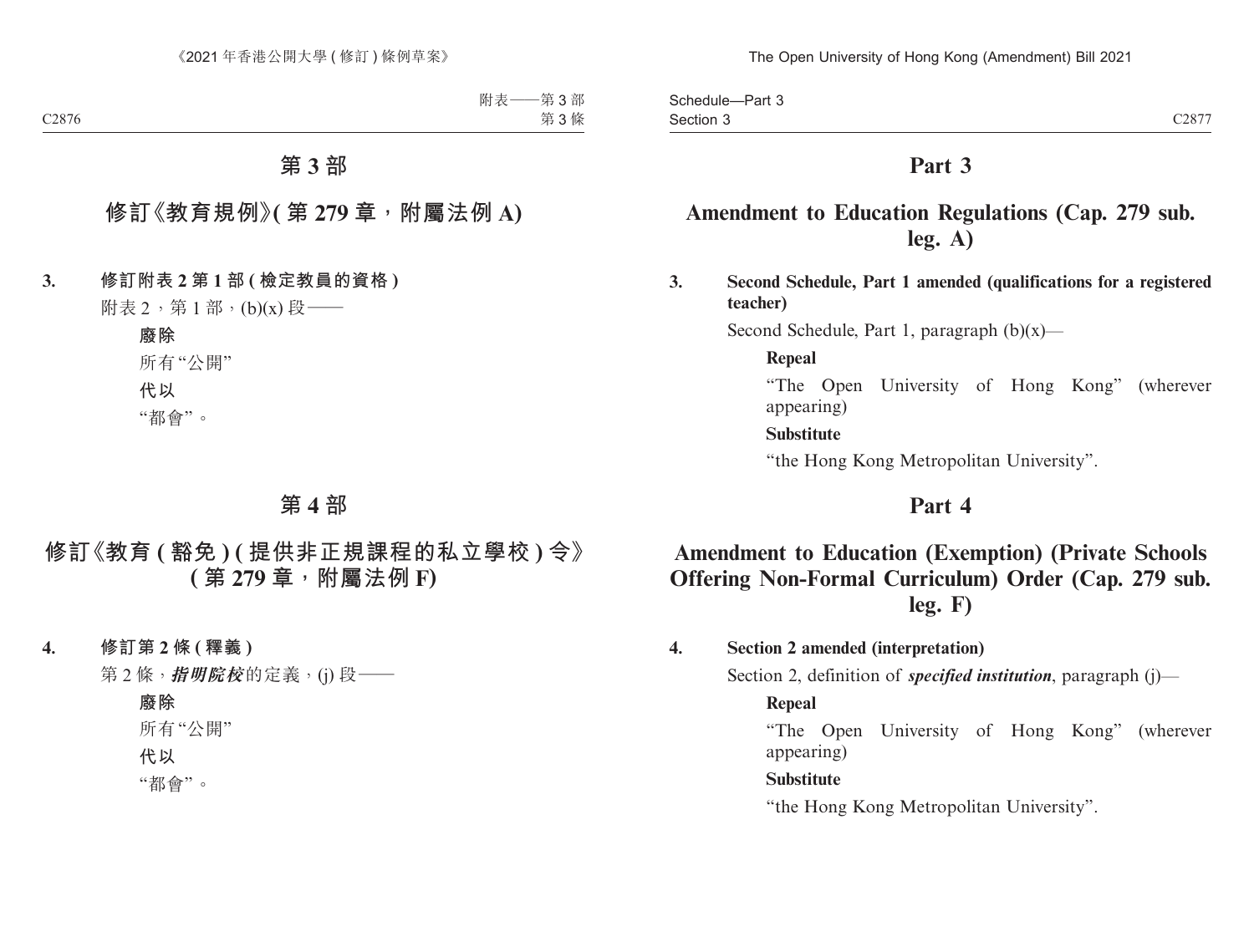Section 5 and 2008 C2879 Schedule—Part 5 Section 5

# **Part 5**

# **Amendment to Road Traffic Ordinance (Cap. 374)**

### **5. Section 2 amended (interpretation)**

Section 2, definition of *educational institution*, paragraph (j)—

**Repeal**

"The Open University of Hong Kong" (wherever appearing)

#### **Substitute**

"the Hong Kong Metropolitan University".

# **Part 6**

# **Amendment to Employees Retraining Ordinance (Cap. 423)**

### **6. Schedule 2 amended (training bodies)**

Schedule 2, item 77—

#### **Repeal**

"Institute of Professional and Continuing Education, The Open University of Hong Kong"

#### **Substitute**

"School of Professional and Continuing Education, Hong Kong Metropolitan University".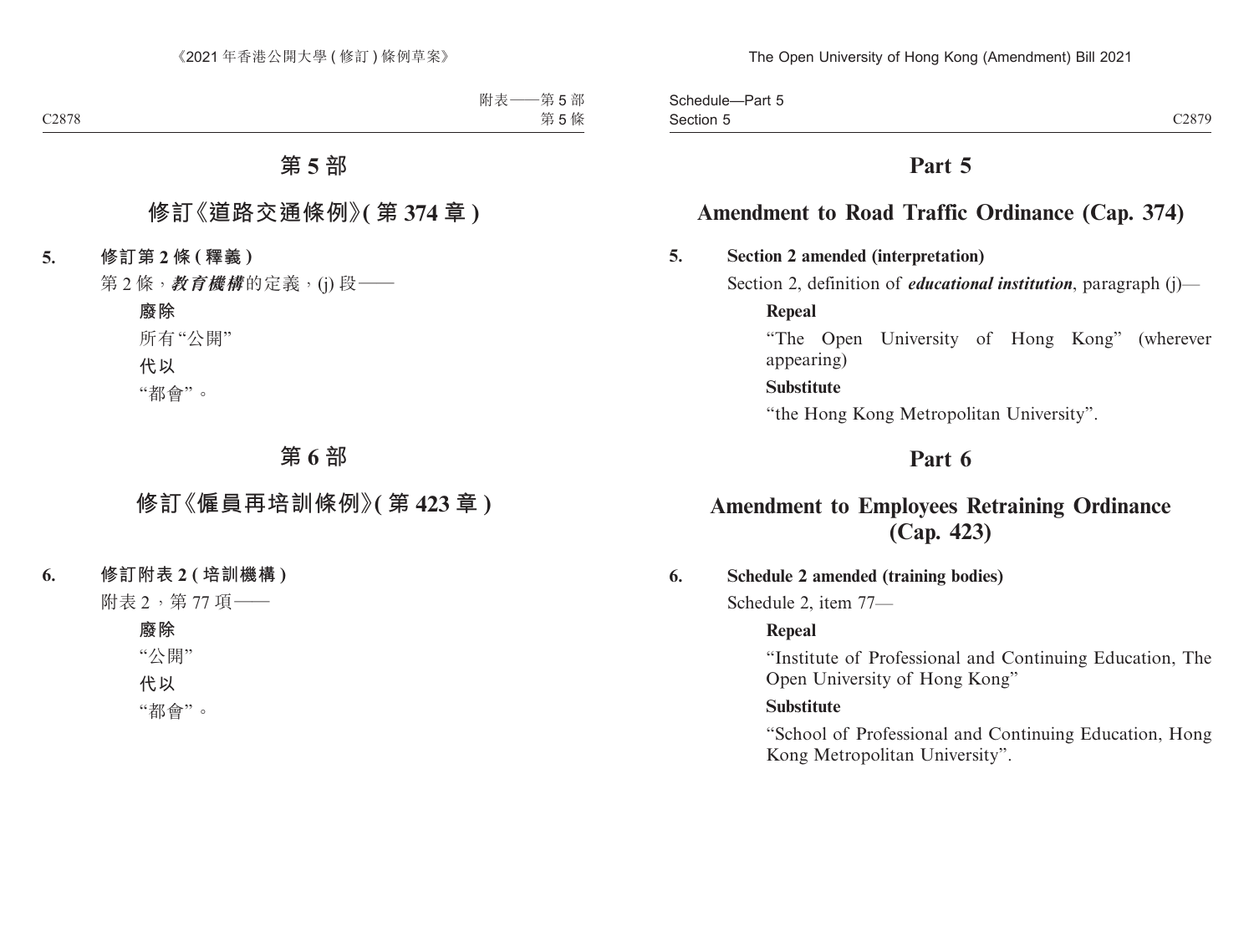Section 7 and 2008 C2881 Schedule—Part 7 Section 7

# **Part 7**

# **Amendment to Sex Discrimination Ordinance (Cap. 480)**

**7. Schedule 1 amended (educational establishments and their responsible bodies)**

Schedule 1—

#### **Repeal item 11**

#### **Substitute**

"11. The Hong Kong Metropolitan University established by the Hong Kong Metropolitan University Ordinance (Cap. 1145)

The Council or the Senate, within the meaning of section 2 of the Hong Kong Metropolitan University Ordinance (Cap. 1145), according to which of them has the function concerned".

### **Part 8**

# **Amendment to Non-local Higher and Professional Education (Regulation) Ordinance (Cap. 493)**

**8. Schedule 1 amended (local institutions of higher education)** Schedule 1—

> **Repeal item 11 Substitute**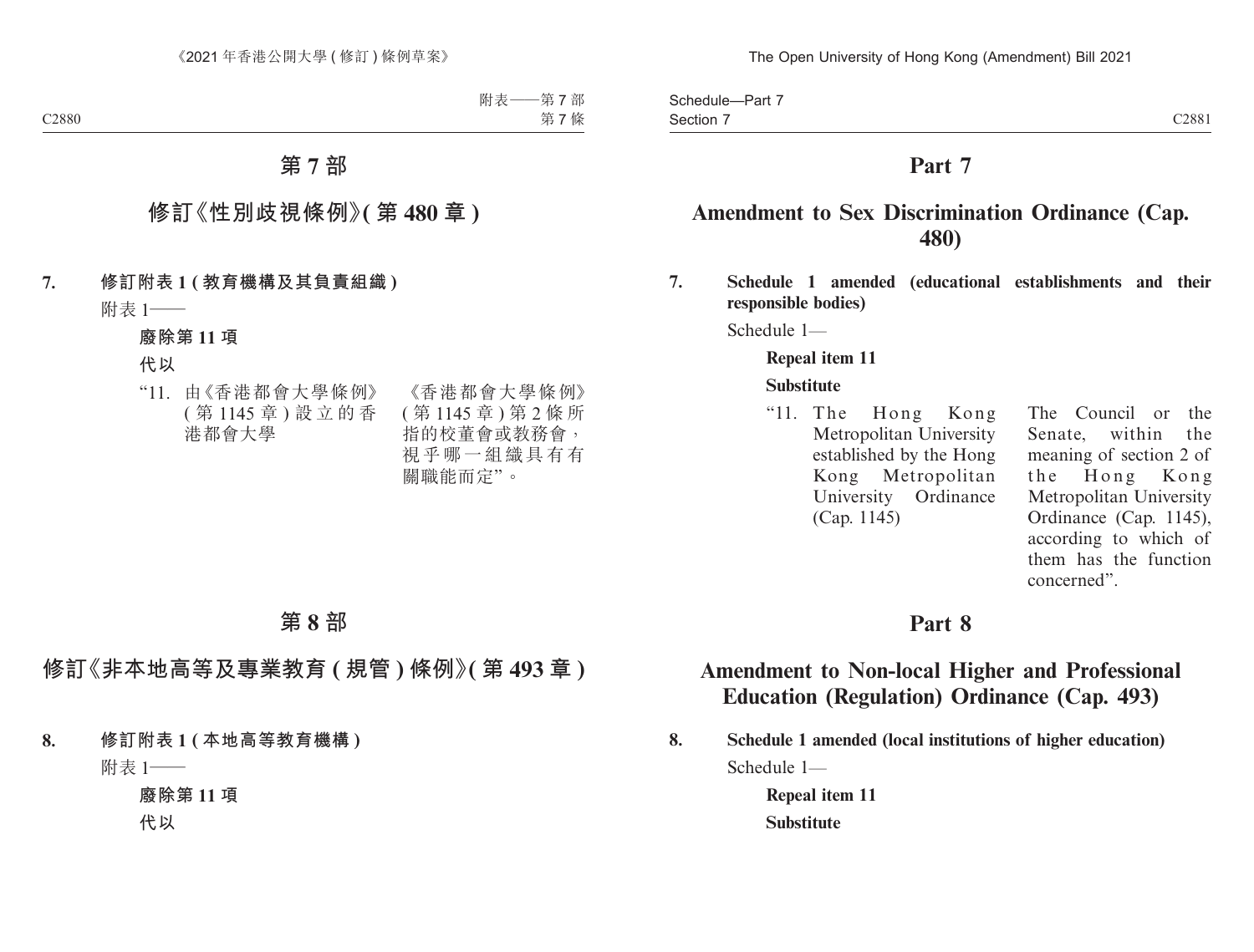Section 9 and 2008 C2883 Schedule—Part 9 Section 9

"11. Hong Kong Metropolitan University established by the Hong Kong Metropolitan University Ordinance (Cap. 1145)

The President within the meaning of section 2 of the Hong Kong Metropolitan University Ordinance (Cap. 1145)".

# **Part 9**

# **Amendment to Family Status Discrimination Ordinance (Cap. 527)**

**9. Schedule 1 amended (educational establishments and their responsible bodies)**

Schedule 1—

**Repeal item 11**

### **Substitute**

"11. The Hong Kong Metropolitan University established by the Hong Kong Metropolitan University Ordinance (Cap. 1145)

The Council, the Court or the Senate, within the meaning of section 2 of the Hong Kong Metropolitan University Ordinance (Cap. 1145), according to which of them has the function concerned".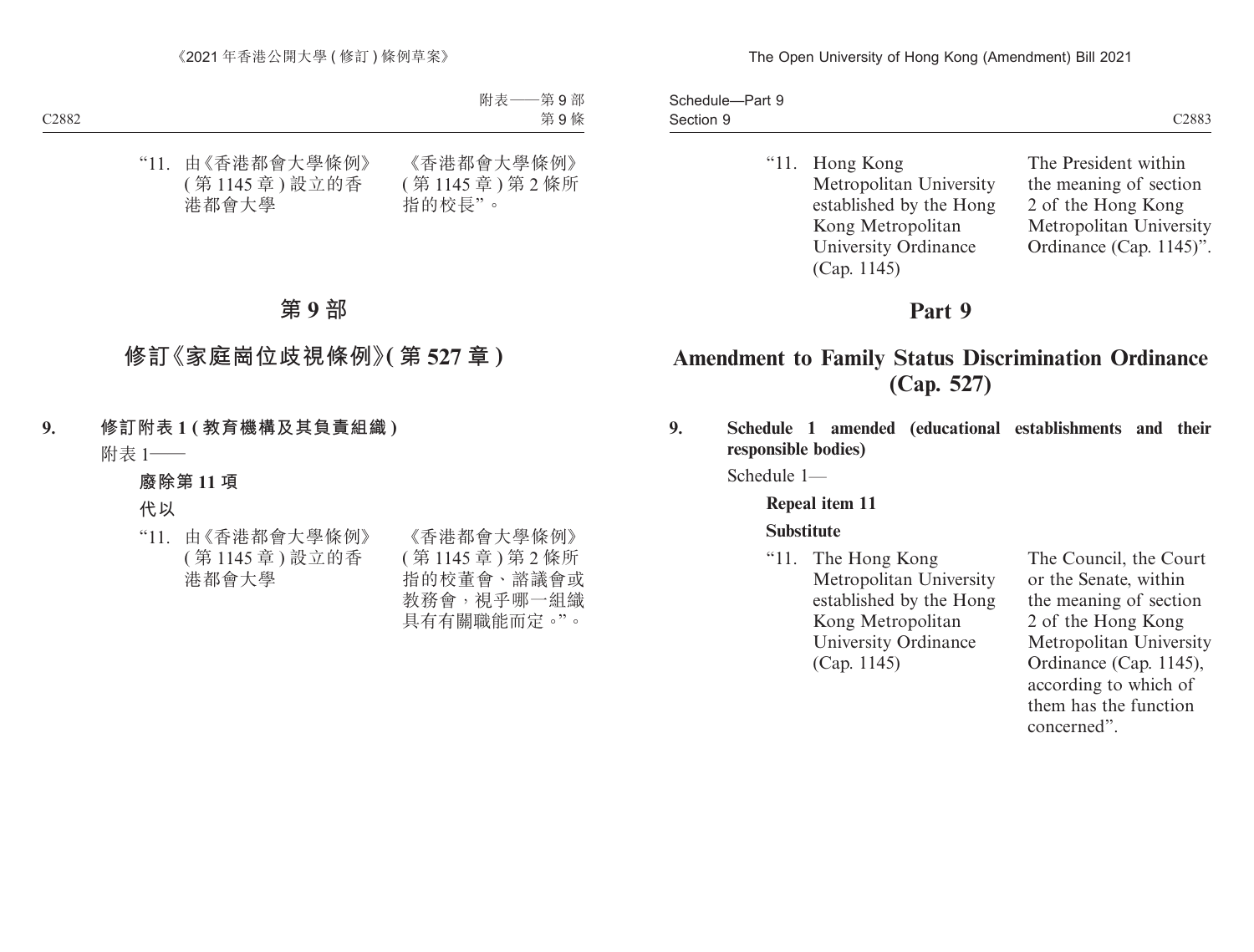Section 10 and 200 and 200 and 200 and 200 and 200 and 200 and 200 and 200 and 200 and 200 and 200 and 200 and Schedule—Part 10 Section 10

# **Part 10**

# **Amendment to Copyright Ordinance (Cap. 528)**

### **10. Schedule 1 amended (educational establishments)**

Schedule 1, section 15—

### **Repeal**

"The Open University of Hong Kong established by The Open University of Hong Kong"

### **Substitute**

"Hong Kong Metropolitan University established by the Hong Kong Metropolitan University".

# **Part 11**

# **Amendments to Legislative Council Ordinance (Cap. 542)**

**11. Section 20E amended (composition of the education functional constituency)**

Section  $20E(a)(v)$ ,  $(aa)(ii)(C)$  and  $(b)(vii)$ —

### **Repeal**

"The Open University of Hong Kong"

### **Substitute**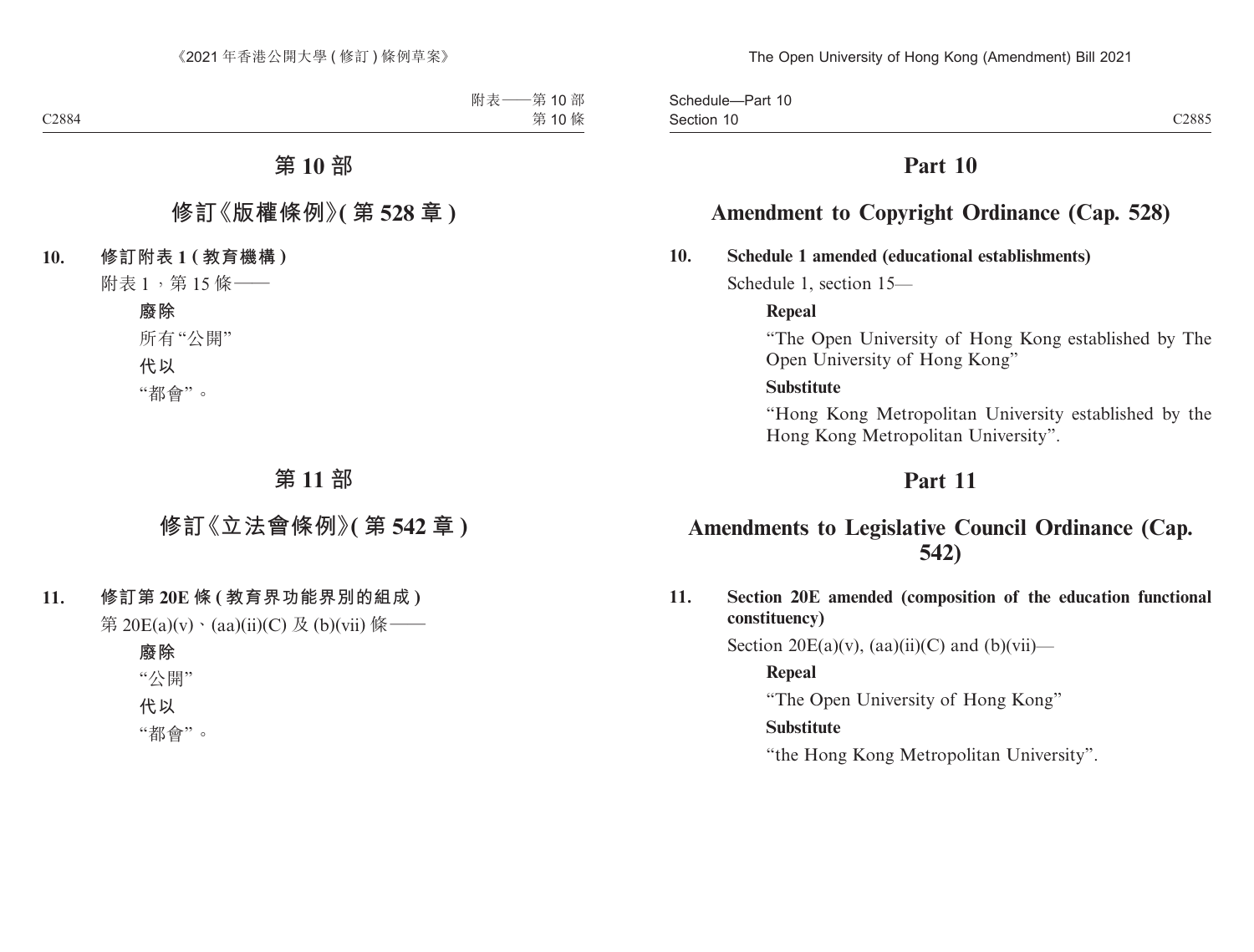Section 12 and 2008 C2887 Schedule—Part 12 Section 12

# **Part 12**

# **Amendments to Chief Executive Election Ordinance (Cap. 569)**

**12. Schedule, section 2 amended (how Election Committee is to be constituted)**

> The Schedule, section 2, Table 5, item 5, column 3, paragraphs  $(1)(e)$ ,  $(1A)(b)(iii)$  and  $(2)(g)$ , in so far as the Table is not repealed—

### **Repeal**

"The Open University of Hong Kong"

### **Substitute**

"the Hong Kong Metropolitan University".

# **13. Schedule, section 5B amended (specified offices of the education subsector)**

The Schedule, section 5B(i), in so far as that section has come into operation for the purpose only of enabling arrangements to be made for the constitution of the new term of office of the Election Committee in 2021—

### **Repeal**

"The Open University of Hong Kong"

# **Substitute**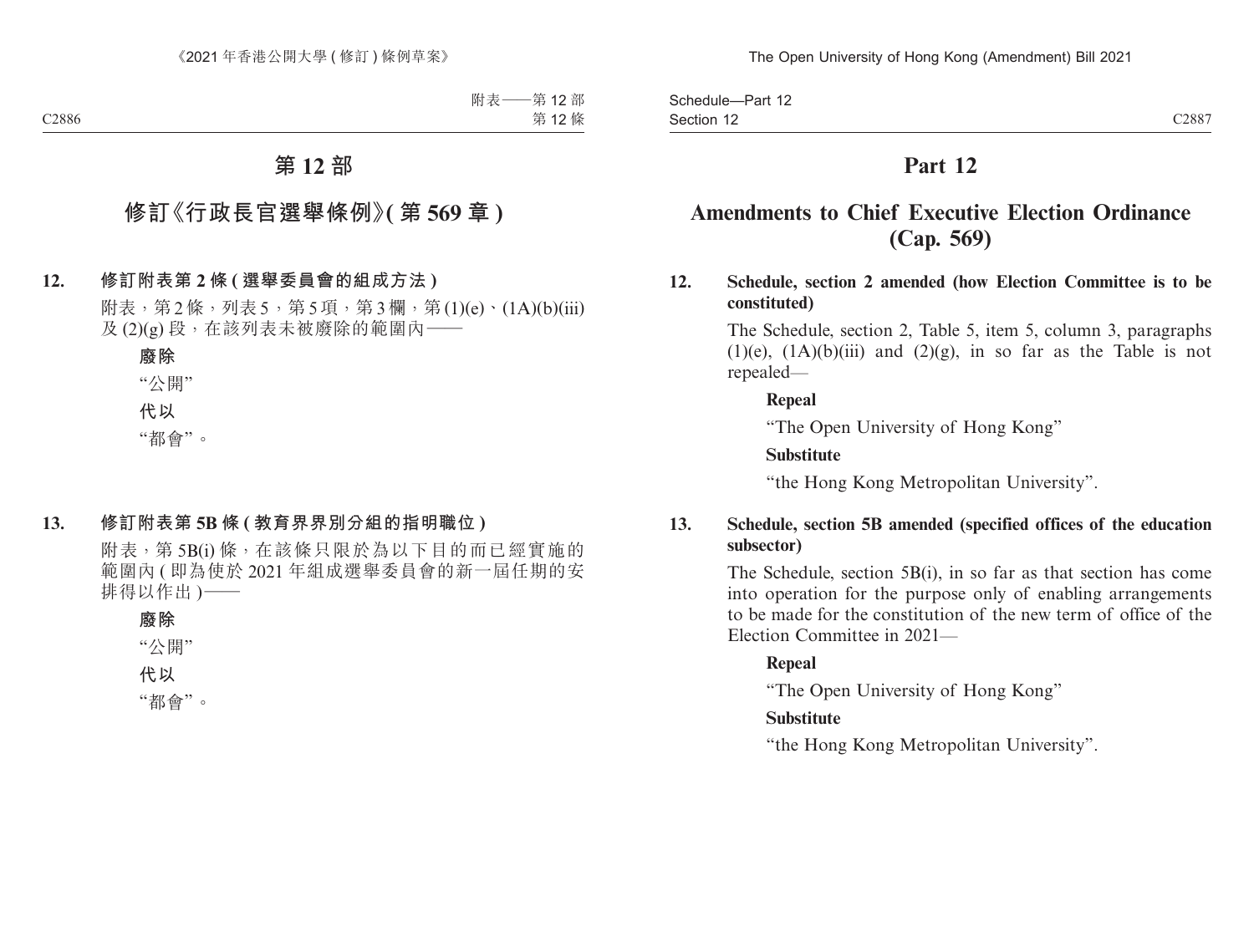The Open University of Hong Kong (Amendment) Bill 2021

Section 15 and 2008 and 2008 and 2008 and 2008 and 2008 and 2008 and 2008 and 2008 and 2008 and 2008 and 2008 Schedule—Part 13 Section 15

# **14. Schedule, section 39V amended (specified entities of the education subsector)**

The Schedule, section 39V(c), in so far as that section has come into operation for the purpose only of enabling arrangements to be made for the constitution of the new term of office of the Election Committee in 2021—

**Repeal** "The Open University of Hong Kong"

### **Substitute**

"the Hong Kong Metropolitan University".

# **Part 13**

# **Amendment to Accreditation of Academic and Vocational Qualifications Ordinance (Cap. 592)**

**15. Schedule 2 amended (self-accrediting operators)**

Schedule 2, item 8—

# **Repeal**

"The Open University of Hong Kong"

# **Substitute**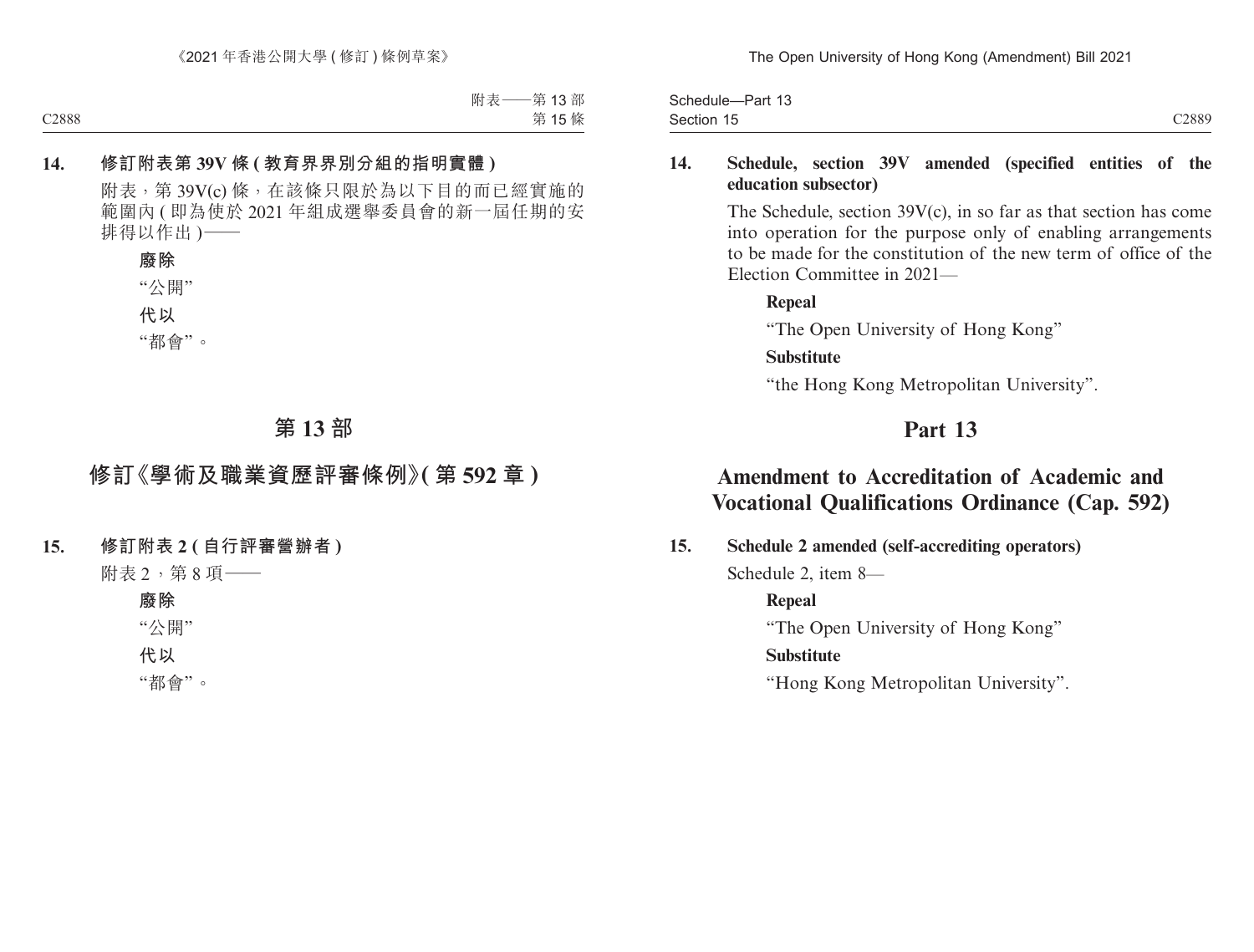Section 16 and 200 and 200 and 200 and 200 and 200 and 200 and 200 and 200 and 200 and 200 and 200 and 200 and Schedule—Part 14 Section 16

# **Part 14**

# **Amendment to Race Discrimination Ordinance (Cap. 602)**

**16. Schedule 1 amended (educational establishments and their responsible bodies)**

Schedule 1, item 10—

#### **Repeal**

"Open University of Hong Kong established by The Open University of Hong Kong" (wherever appearing)

#### **Substitute**

"Hong Kong Metropolitan University established by the Hong Kong Metropolitan University".

# **Part 15**

# **Amendment to Minimum Wage Ordinance (Cap. 608)**

#### **17. Schedule 1 amended (education institutions)**

Schedule 1, item 9—

### **Repeal**

"The Open University of Hong Kong established by The Open University of Hong Kong"

#### **Substitute**

"Hong Kong Metropolitan University established by the Hong Kong Metropolitan University".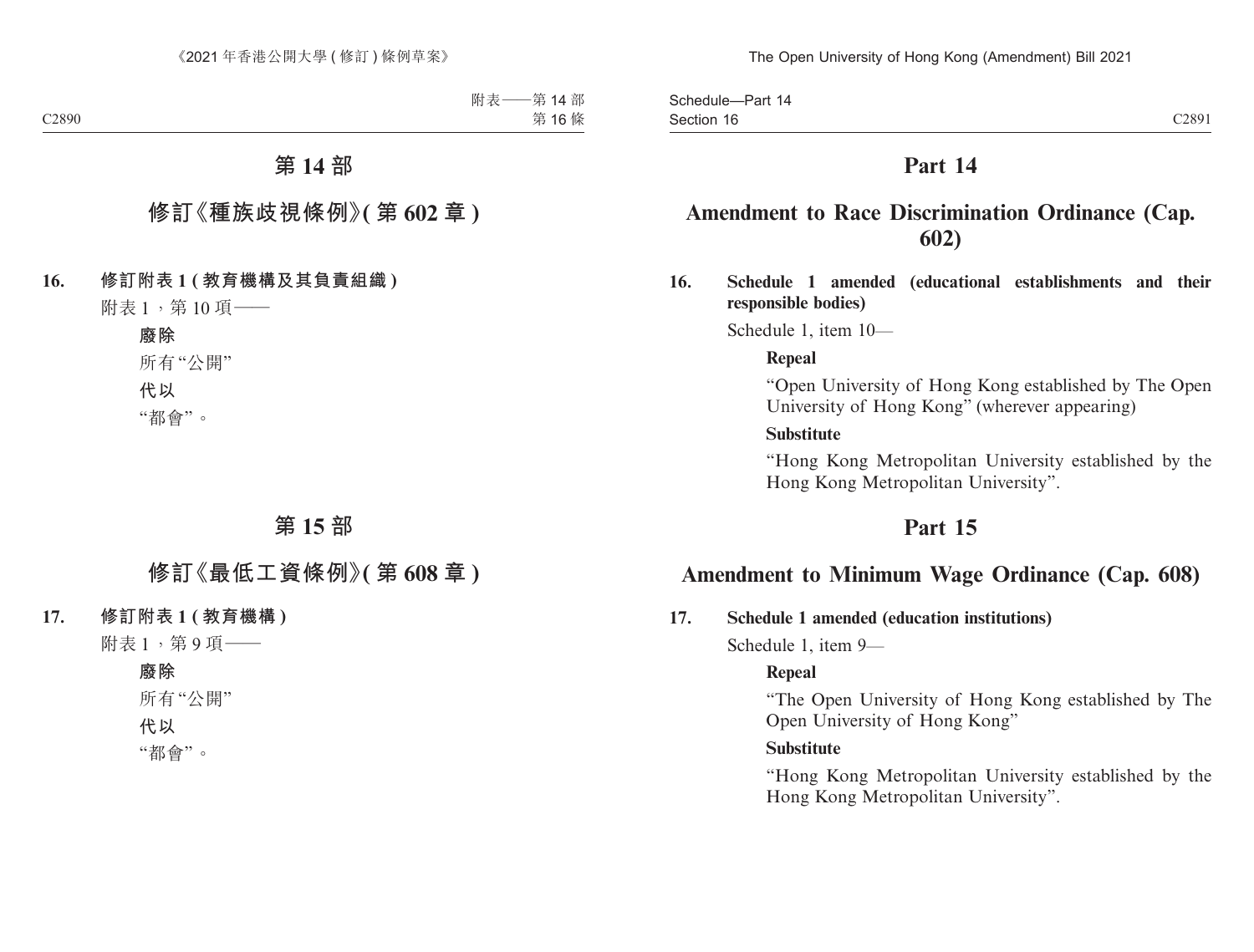Section 18 and 2008 C2893 Schedule—Part 16 Section 18

# **Part 16**

# **Amendments to Improving Electoral System (Consolidated Amendments) Ordinance 2021 (14 of 2021)**

### **18. Section 411 amended (Schedule, Part 2A added)**

Section 411, new section 5B(i), except in so far as that section has come into operation for the purpose of enabling arrangements to be made for the constitution of the new term of office of the Election Committee in 2021—

#### **Repeal**

"The Open University of Hong Kong"

#### **Substitute**

"the Hong Kong Metropolitan University".

#### **19. Section 438 amended (Schedule, Part 4, Division 5 added)**

Section 438, new section  $39V(c)$ , except in so far as that section has come into operation for the purpose of enabling arrangements to be made for the constitution of the new term of office of the Election Committee in 2021—

### **Repeal**

"The Open University of Hong Kong"

### **Substitute**